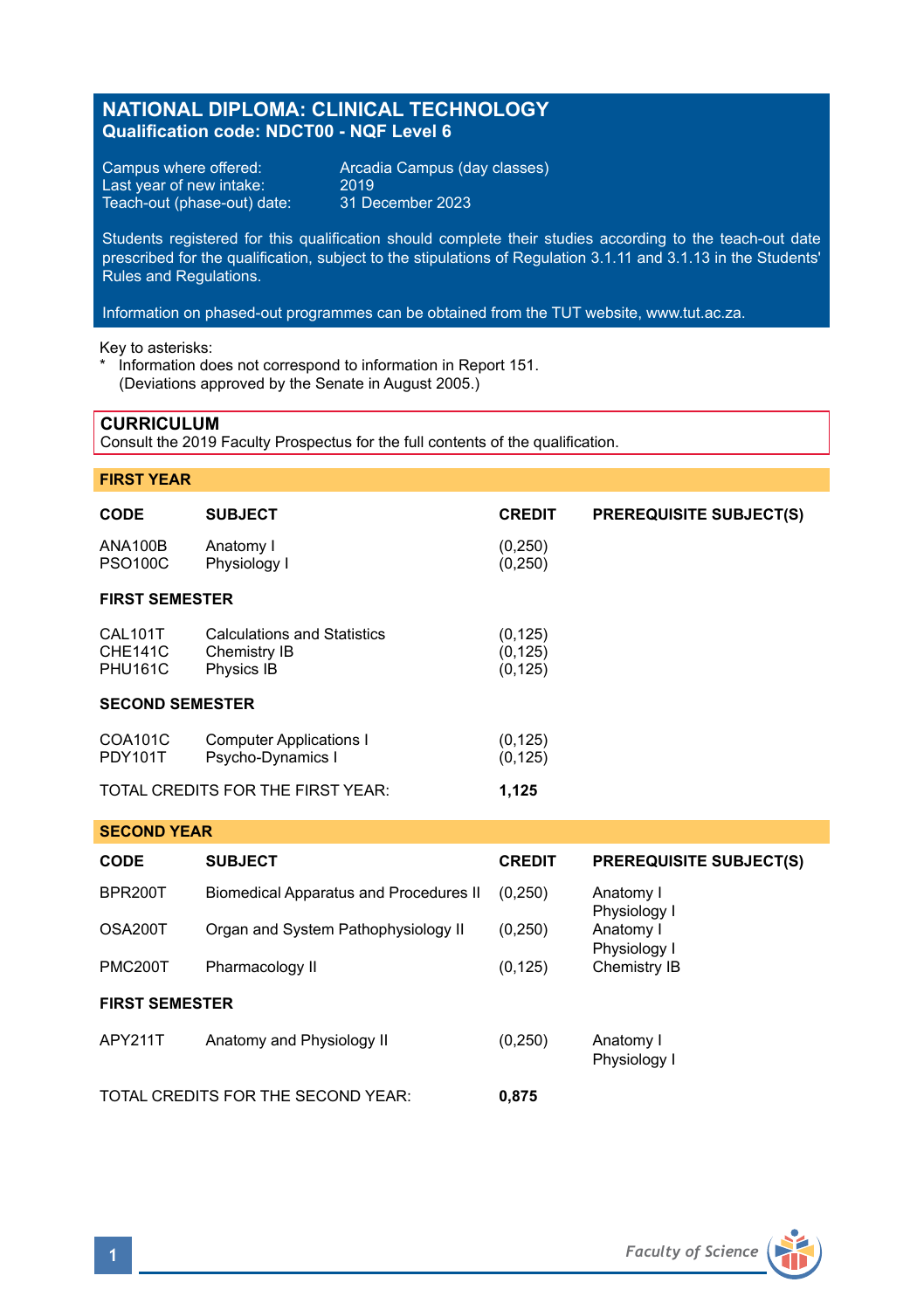| <b>THIRD YEAR</b><br>One of the following seven options must be taken: |                                                                                            |                      |                                                                                                            |  |  |  |  |
|------------------------------------------------------------------------|--------------------------------------------------------------------------------------------|----------------------|------------------------------------------------------------------------------------------------------------|--|--|--|--|
| <b>CODE</b>                                                            | <b>SUBJECT</b>                                                                             | <b>CREDIT</b>        | <b>PREREQUISITE SUBJECT(S)</b>                                                                             |  |  |  |  |
| <b>OPTION 1: CARDIOLOGY</b>                                            |                                                                                            |                      |                                                                                                            |  |  |  |  |
| CBM300T                                                                | Cardiology: Biomedical Apparatus III                                                       | (0, 350)             | Anatomy and Physiology II<br><b>Biomedical Apparatus and</b><br>Procedures II                              |  |  |  |  |
| EXP3KKP<br><b>KKP300T</b>                                              | Cardiology: Clinical Technology Practice III (0,300)<br>Cardiology: Clinical Practice III  | (0, 350)             | Anatomy and Physiology II                                                                                  |  |  |  |  |
| <b>OPTION 2: CRITICAL CARE</b>                                         |                                                                                            |                      |                                                                                                            |  |  |  |  |
| CBP310T                                                                | Critical Care: Biomedical Apparatus III                                                    | (0, 350)             | Anatomy and Physiology II<br><b>Biomedical Apparatus and</b><br>Procedures II                              |  |  |  |  |
| EXP3KSK                                                                | Critical Care: Clinical Technology<br>Practice III                                         | (0,300)              |                                                                                                            |  |  |  |  |
| KSK310T                                                                | Critical Care: Clinical Practice III                                                       | (0, 350)             | Anatomy and Physiology II                                                                                  |  |  |  |  |
| <b>OPTION 3: NEPHROLOGY</b>                                            |                                                                                            |                      |                                                                                                            |  |  |  |  |
| EXP3NRC                                                                | Nephrology: Clinical Technology<br>Practice III                                            | (0,300)              |                                                                                                            |  |  |  |  |
| NRB310T                                                                | Nephrology: Biomedical Apparatus III                                                       | (0, 350)             | Anatomy and Physiology II<br><b>Biomedical Apparatus and</b>                                               |  |  |  |  |
| NRC310T                                                                | Nephrology: Clinical Practice III                                                          | (0, 350)             | Procedures II<br>Anatomy and Physiology II                                                                 |  |  |  |  |
|                                                                        | <b>OPTION 4: NEUROPHYSIOLOGY</b>                                                           |                      |                                                                                                            |  |  |  |  |
| EXP3NPC                                                                | Neurophysiology: Clinical Technology<br>Practice III                                       | (0,300)              |                                                                                                            |  |  |  |  |
| NPB310T                                                                | Neurophysiology: Biomedical<br>Apparatus III                                               | (0, 350)             | Anatomy and Physiology II<br><b>Biomedical Apparatus and</b><br>Procedures II                              |  |  |  |  |
| NPC310T                                                                | Neurophysiology: Clinical Practice III                                                     | (0,350)              | Anatomy and Physiology II                                                                                  |  |  |  |  |
| <b>OPTION 5: PERFUSION</b>                                             |                                                                                            |                      |                                                                                                            |  |  |  |  |
| EXP3PFP<br>PBD310T                                                     | Perfusion: Clinical Technology Practice III (0,300)<br>Perfusion: Biomedical Apparatus III | (0, 350)             | Anatomy and Physiology II<br><b>Biomedical Apparatus and</b>                                               |  |  |  |  |
| PFP310T                                                                | Perfusion: Clinical Practice III                                                           | (0, 350)             | Procedures II<br>Anatomy and Physiology II                                                                 |  |  |  |  |
| <b>OPTION 6: PULMONOLOGY</b>                                           |                                                                                            |                      |                                                                                                            |  |  |  |  |
| EXP3KPU                                                                | Pulmonology: Clinical Technology<br>Practice III                                           | (0,300)              |                                                                                                            |  |  |  |  |
| KPU310T<br><b>PBP310T</b>                                              | Pulmonology: Clinical Practice III<br>Pulmonology: Biomedical Apparatus III                | (0, 350)<br>(0, 350) | Anatomy and Physiology II<br>Anatomy and Physiology II<br><b>Biomedical Apparatus and</b><br>Procedures II |  |  |  |  |
| <b>OPTION 7: REPRODUCTION* BIOLOGY</b>                                 |                                                                                            |                      |                                                                                                            |  |  |  |  |
| EXP3KRE                                                                | Reproduction: Clinical Technology<br>Practice III                                          | (0,300)              |                                                                                                            |  |  |  |  |
| KRE310T                                                                | Reproduction: Clinical Practice III                                                        | (0, 350)             | Anatomy and Physiology II                                                                                  |  |  |  |  |

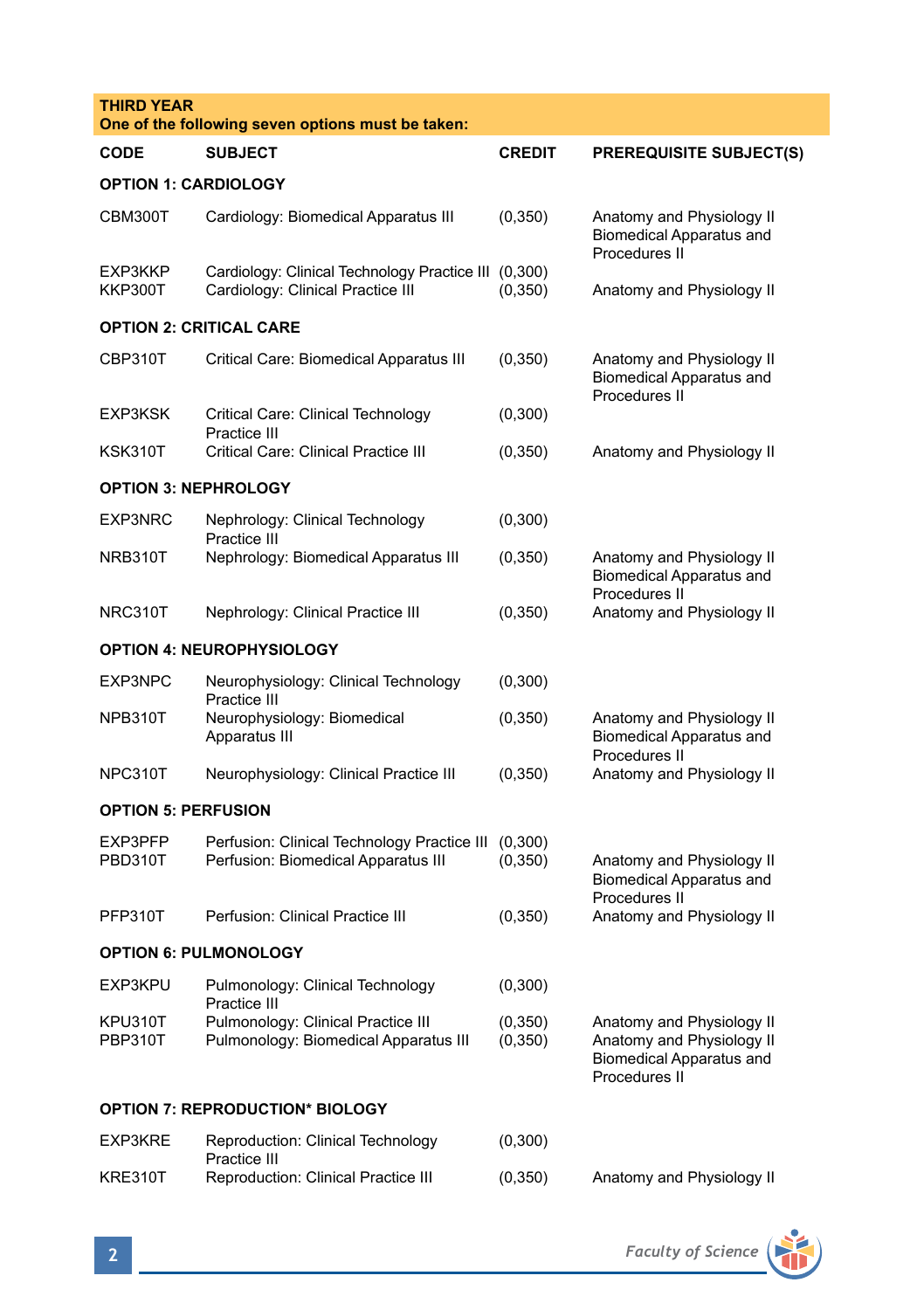# RBA310T Reproduction: Biomedical Apparatus III (0,350) Anatomy and Physiology II

| TOTAL CREDITS FOR THE THIRD YEAR:    | 1.000 |  |
|--------------------------------------|-------|--|
| TOTAL CREDITS FOR THE QUALIFICATION: | 3.000 |  |

# **SUBJECT INFORMATION (OVERVIEW OF SYLLABUS)**

The syllabus content is subject to change to accommodate industry changes. Please note that a more detailed syllabus is available at the Department or in the study guide that is applicable to a particular subject. At time of publication, the syllabus content was defined as follows:

### **A**

### **ANATOMY I (ANA100B) 1 X 3-HOUR PAPER**

## *(Subject custodian: Department of Biomedical Sciences)* Systemic anatomy, including osteology, anthropology, myology, neurology, angiology, splanchnology, surface

anatomy and regional anatomy. Special emphasis is placed on the organ systems (Cardiovascular, Lymphatic, Urinary, and respiratory systems). (Total tuition time: ± 120 hours)

### **ANATOMY AND PHYSIOLOGY II (APY211T) 1 X 3-HOUR PAPER**

### *(Subject custodian: Department of Biomedical Sciences)*

An integrated study of micro-anatomy, physiological anatomy, physiology and physiological chemistry of the following systems: endocrine, nervous, reproductive.(Total tuition time: ± 60 hours)

### **B**

# **BIOMEDICAL APPARATUS AND PROCEDURES II (BPR200T) 1 X 3-HOUR PAPER**

#### *(Subject custodian: Department of Biomedical Sciences)*

General first-aid. Patient monitoring. Clinical application of infusion. Medical terminology. (Total tuition time: not available)

# **CALCULATIONS AND STATISTICS (CAL101T) 1 X 3-HOUR PAPER**

# *(Subject custodian: Department of Mathematics and Statistics)*

General mathematics: algebra, calculations with pocket calculators. Graphs. Reduction of data to linear form. Trigonometry. Statistical calculations: basic descriptive statistics, elementary probabilities, the normal probability division. (Total tuition time: ± 45 hours)

#### **CARDIOLOGY: BIOMEDICAL APPARATUS III (CBM300T) 1 X 3-HOUR PAPER** *(Subject custodian: Department of Biomedical Sciences)*

Haemodynamic monitoring techniques and specialised equipment. Blood-gas analysis equipment, arrhythmia monitoring apparatus. Intra-aortic balloon pump. Vector cardiography, echocardiography, exercise stress test, electrocardiography. Phonocardiography, nuclear cardiology. Pericardiocentesis. (Total tuition time: not available)

stress test, electrocardiography, echocardiography, arrhythmia monitoring techniques. Phonocardiography.

# **CARDIOLOGY: CLINICAL PRACTICE III (KKP300T) 1 X 3-HOUR PAPER**

Nuclear cardiology. (Total tuition time: not available)

*(Subject custodian: Department of Biomedical Sciences)* The electrocardiogram. Vector cardiography. Cardiovascular resuscitation. Intra-aorta balloon pump. The temporary pacemaker. Electro-physiological studies. Pericardiocentesis, cardioversion, cardiac catherisation. Exercise

Biomedical Apparatus and

Procedures II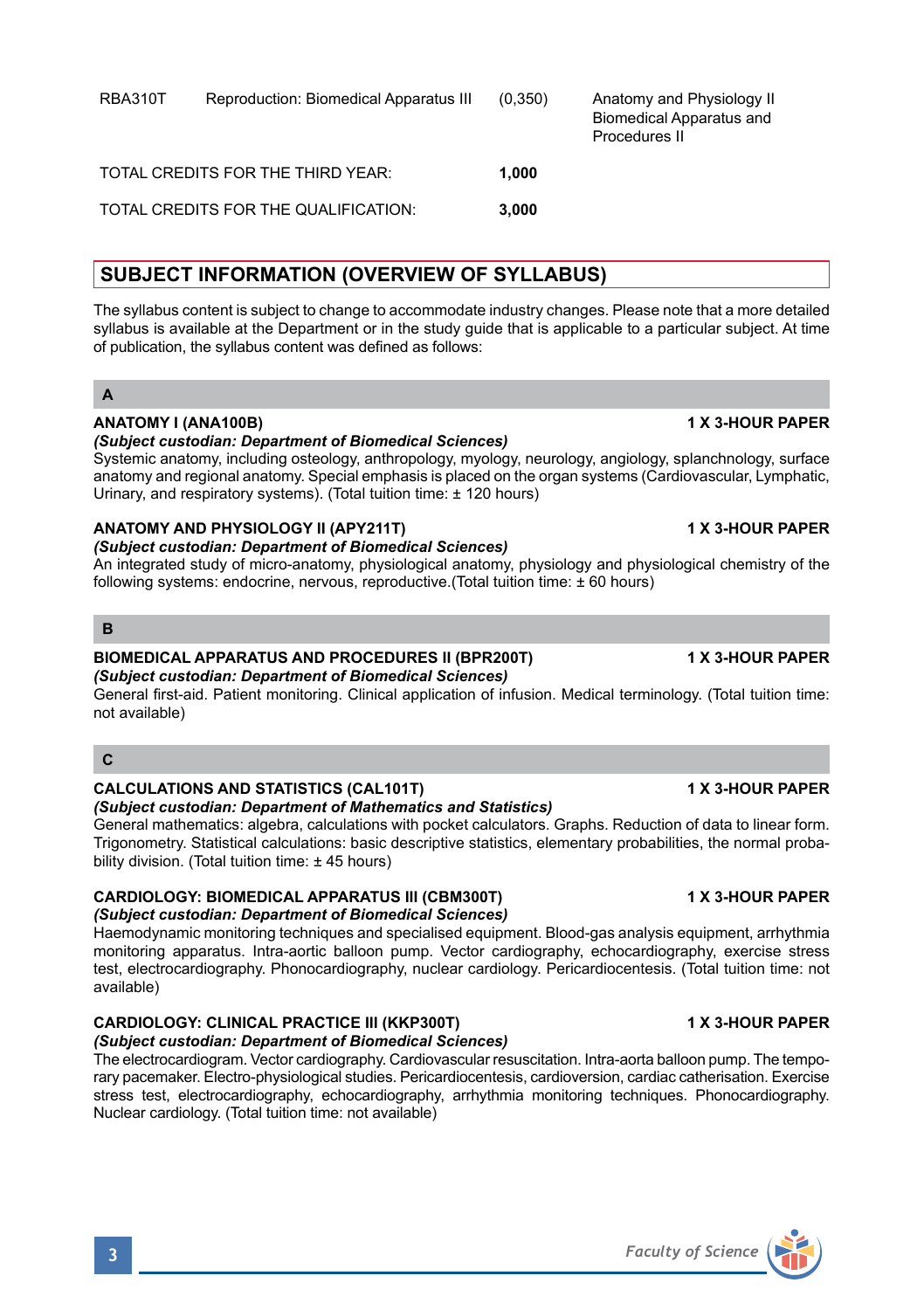

### **CARDIOLOGY: CLINICAL TECHNOLOGY PRACTICE III (EXP3KKP) WORK-INTEGRATED LEARNING** *(Subject custodian: Department of Biomedical Sciences)*

Practice-based competency tests of all the relevant cardiological procedures and skills. (Total tuition time: not available)

### **CHEMISTRY IB (CHE141C) 1 X 3-HOUR PAPER**

### *(Subject custodian: Department of Chemistry)*

Inorganic chemistry: atoms, molecules, periodic table, mole concept, chemical calculations, chemistry and elements of groups 1A, 4A, 5A, 6A. Organic chemistry: introduction, alkanes, alkenes, aromates, alkanols, phenols, halogen compounds, alkanoates, alkynes, aldehydes, ketones and alkanoic acids. (Total tuition time: ± 90 hours)

### **COMPUTER APPLICATIONS I (COA101C) CONTINUOUS ASSESSMENT**

*(Subject custodian: End User Computing Unit)*

Students have to acquire theoretical knowledge (computing fundamentals) and practical skills as an enduser in operating systems and MS Office suite applications (MS Word, MS Excel and MS PowerPoint) on an introductory level. Students will do online and computer based tests. The modules are mapped with SAQA and IC3 Essential Skills for Digital Literacy (international certification). (Total tuition time: ± 40 hours)

### **CRITICAL CARE: BIOMEDICAL APPARATUS III (CBP310T) 1 X 3-HOUR PAPER**

### *(Subject custodian: Department of Biomedical Sciences)*

Electrocardiography, invasive and non-invasive pressure monitoring, assessment of pulmonary volumes, measurements (pH, blood gas and electrolytes), treatment of respiratory failure, clinical anaesthesia, thermometry, assessment of homeostasis, infusion devices. (Total tuition time: not available)

### **CRITICAL CARE: CLINICAL PRACTICE III (KSK310T) 1 X 3-HOUR PAPER**

*(Subject custodian: Department of Biomedical Sciences)* Electrical safety, electrocardiography, cardio-pulmonary resuscitation, invasive and non-invasive pressure monitoring, assessment of pulmonary volumes, blood-gas sampling, arterial oxygen saturation, acid-base values, nebulisation, humidification, positive pO $_{\rm 2^\cdot}$  (Total tuition time: not available)

### **CRITICAL CARE: CLINICAL TECHNOLOGY WORK-INTEGRATED LEARNING PRACTICE III (EXP3KSK)**

*(Subject custodian: Department of Biomedical Sciences)*

Practice-based competency tests of all the relevant critical-care procedures and skills. (Total tuition time: not available)

# **N**

### **NEPHROLOGY: BIOMEDICAL APPARATUS III (NRB310T) 4 X 3-HOUR PAPER**

*(Subject custodian: Department of Biomedical Sciences)* History, development and theory of dialysis. Optimalisation of therapy (blood/dialysate). Water treatment. (Total tuition time: not available)

### **NEPHROLOGY: CLINICAL PRACTICE III (NRC310T) 1 X 3-HOUR PAPER**

### *(Subject custodian: Department of Biomedical Sciences)*

Patient observation, blood transfusions, setting up disposable equipment, haemodialysis. (Total tuition time: not available)

### **NEPHROLOGY: CLINICAL TECHNOLOGY WORK-INTEGRATED LEARNING PRACTICE III (EXP3NRC)**

*(Subject custodian: Department of Biomedical Sciences)*

Practice-based competency tests of all the relevant nephrological procedures and skills. (Total tuition time: not available)

#### **NEUROPHYSIOLOGY: BIOMEDICAL APPARATUS III (NPB310T) 1 X 3-HOUR PAPER** *(Subject custodian: Department of Biomedical Sciences)*

Electro-encephalogram, polysomnography, evoked potential recordings, electromyography. (Total tuition time: not available)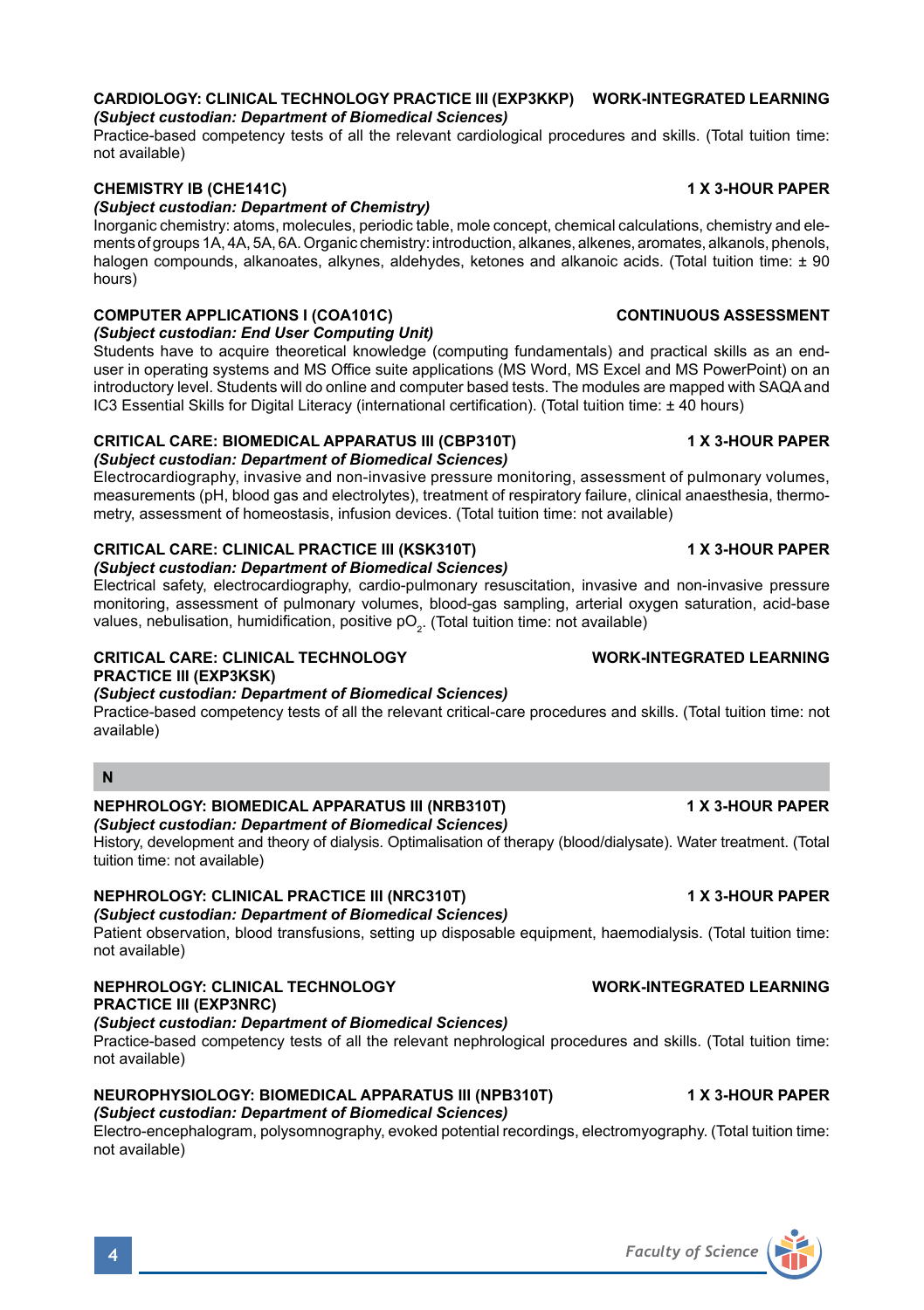#### Electro-encephalogram investigations, sleep recordings, polygraphic recordings, visual and somatosensory evoked potential studies, electromyographic studies. (Total tuition time: not available)

### **NEUROPHYSIOLOGY: CLINICAL TECHNOLOGY WORK-INTEGRATED LEARNING PRACTICE III (EXP3NPC)**

### *(Subject custodian: Department of Biomedical Sciences)*

*(Subject custodian: Department of Biomedical Sciences)*

Practice-based competency tests of all the relevant neurophysiological procedures and skills. (Total tuition time: not available)

### **O**

#### **ORGAN AND SYSTEM PATHOPHYSIOLOGY II (OSA200T) 1 X 3-HOUR PAPER** *(Subject custodian: Department of Biomedical Sciences)*

Diseases of immunity. Fluid and haemodynamic derangements. Nutritional disorders. Systematic diseases. Infectious diseases. Introductory concepts with reference to the following systems: respiratory, circulatory, urinary, digestive, endocrine and reproductive systems, and nervous system and sense organs. (Total tuition time: not available)

#### **P**

### **PERFUSION: BIOMEDICAL APPARATUS III (PBD310T) 1 X 3-HOUR PAPER**

*(Subject custodian: Department of Biomedical Sciences)* Heart-lung machines, flow meters, vaporisers, thermometers, heating-cooling systems, safety apparatus, cardioplegia, oxygenators, cardiotomy reservoirs, filters, tubing, pressure monitoring systems, cannulas, suckers, sterilisation, blood gas and electrolyte analysers, draining systems, balloon pumps. (Total tuition time:not available)

#### **PERFUSION: CLINICAL PRACTICE III (PFP310T) 1 X 3-HOUR PAPER**

#### *(Subject custodian: Department of Biomedical Sciences)* Determining the layout of the heart-lung machine, physiology of perfusion, laboratory equipment, emergency procedures, parameters during ECC. (Total tuition time: not available)

#### **PERFUSION: CLINICAL TECHNOLOGY PRACTICE III (EXP3PFP) WORK-INTEGRATED LEARNING** *(Subject custodian: Department of Biomedical Sciences)*

Practice-based competency tests of all the relevant perfusion procedures and skills. (Total tuition time: not available)

#### **PHARMACOLOGY II (PMC200T) 1 X 3-HOUR PAPER**

#### *(Subject custodian: Department of Pharmaceutical Sciences)*

Pharmacokinetics. Pharmacodynamics. Drug dosages, drug interactions, undesirable effects of drugs and medicines. Legislation. Primary health-care. (Total tuition time: not available)

### **PHYSICS IB (PHU161C) 1 X 3-HOUR PAPER**

#### *(Subject custodian: Department of Physics)*

A general physics qualification with applications in the biological sciences: remedial mathematics, fundamental units, vectors and scalars, kinetics, mechanics, dynamics, momentum, work, energy and power, fluids, temperature and heat, gas laws, waves and sound, optics, electricity, magnetism, radioactivity. Practical: experiments related to the theory. (Total tuition time:  $\pm$  90 hours)

#### **PHYSIOLOGY I (PSO100C) 1 X 3-HOUR PAPER**

#### *(Subject custodian: Department of Biomedical Sciences)*

Homeostasis and control systems. Cell structure and function. Differentiation and reproduction. Structural organisation and intercellular material. Body fluid compartments. Review of special body fluids. An integrated study of micro-anatomy, physiological anatomy, physiology and physiological chemistry of different systems in humans. (Total tuition time: ± 120 hours)

#### **PSYCHO-DYNAMICS I (PDY101T) 1 X 3-HOUR PAPER**

#### *(Subject custodian: Department of Biomedical Sciences)*

Professionalism, ethics, developmental psychology, patient-care, applied psychology. (Total tuition time: not available)

### **NEUROPHYSIOLOGY: CLINICAL PRACTICE III (NPC310T) 1 X 3-HOUR PAPER**

# **5** *Faculty of Science*